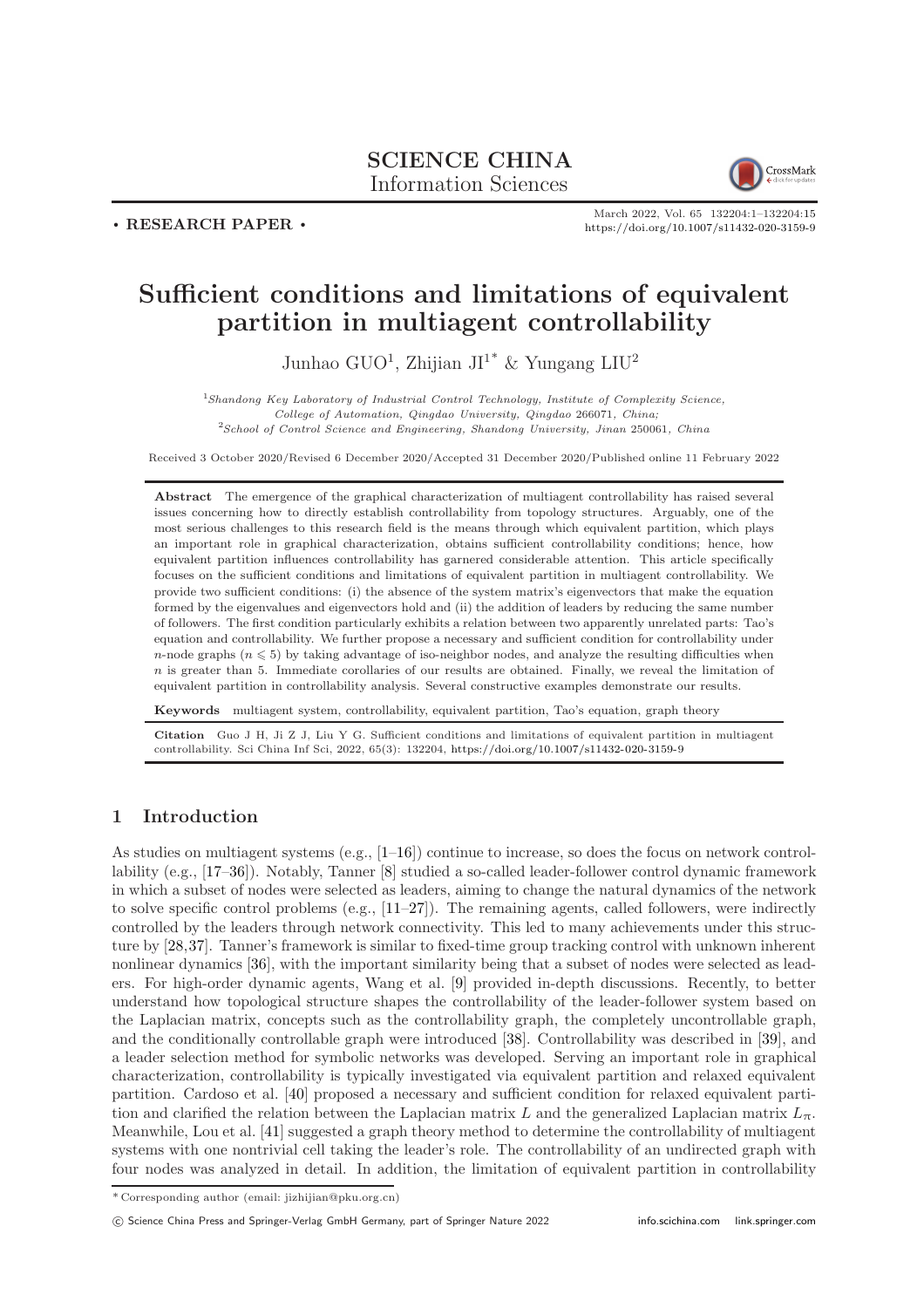analysis was identified for the first time. Qu et al. [\[42\]](#page-14-9) studied the controllability of multiagent systems under equivalent partition and further argued that selecting  $|C_i| - 1$  leaders from each nontrivial cell  $C_i$  is a necessary condition for system controllability. In addition, Ji et al. [\[43\]](#page-14-10) presented a systematic process of designing and identifying complete graphical characterization by taking advantage of controllability destructive nodes.

The above work guides a further study of controllability. Here, we concentrate on two problems pertaining to a network system with a fixed undirected-graph topology: one refers to obtaining sufficient controllability conditions, and the other involves solving the limitations of equivalent partition. After devoting much thought to the first problem, we see that the sufficient conditions for controllability are less available, especially those based on graph theory. Nonetheless, finding one or more classes of destructive topologies is relatively easy, which only leads to the necessary conditions of controllability. This is because to obtain sufficient conditions, we need to find all destructive topologies, especially for the selection of all leaders, which is an extremely difficult problem. For instance, we will consider  $21\sum_{i=1}^{4}C_5^i + 6\sum_{i=1}^{3}C_4^i + 2\sum_{i=1}^{2}C_3^i = 726$  kinds of graphs (there are 21, 6, 2 different topologies in the five, four, three-node graphs, respectively) when we study the *n*-node ( $n \leq 5$ ) graphs. If *n* is greater than 5, we encounter thousands of graphs. Therefore, directly constructing controllable topologies is more difficult than finding several destructive topologies. Meanwhile, limitations to equivalent partition refer to topological structures that equivalent partition methods cannot determine for controllability.

We specifically focus on two ways to assess controllability from the perspective of equivalent partition under a fixed topology: one is choosing the leader first and then applying equivalent partition to evaluate the system's controllability; the other is creating an equivalent partition first and then selecting the corresponding leaders according to the equivalent partition results. In this paper, the number of leaders selected is taken from 1 to  $n-1$ , and all leader positions are considered. Therefore, these two ideas are almost the same. But if we use only one of them, assessing a system's controllability would be different. Such differences are not insignificant, however: for the first idea, it is no longer the original topology that we need to partition after leader selection, but it remains the original topology under the second idea. We derive results based on the latter.

Next, we discuss this paper's contents more concretely:

(1) To judge the controllability of any graph with any selection of leaders directly based on the Laplacian matrix, we first analyze the topology with fewer than six nodes from an equivalent partition perspective. We study the n-node graph ( $n \leq 5$ ) and obtain a sufficient and necessary condition for the system to be controllable. The important value of this conclusion is that through the concepts of automorphism and iso-neighbor nodes, the graph theory characteristics of the controllability of all n-node graphs ( $n \leq 5$ ) are completely described. We use the term "iso-neighbor" to denote the nodes with equal neighbor sets. Compared with the algebraic method, this is another complete description of the theoretical characteristics of multiagent systems. More specifically, among the five-node graph's 21 different topologies, if different positions and numbers of leaders are selected, 630 different topologies will be generated, all of which can be judged according to the sufficient and necessary condition obtained in this paper. Following this conclusion, we observe other results: First, we obtain a leader selection method to maintain the system's controllability. Second, under a fixed topology, system controllability remains invariant when leaders and followers are exchanged. Finally, integrating the proposition in [\[39\]](#page-14-6), we provide a theoretical basis for a further discussion of the topological structure of more nodes. After all, many multiple-node graphs can be formed by some *n*-node graphs ( $n \leq 5$ ). Beyond that, we identify the reason for using this method to resolve problems when  $n$  is greater than 5.

(2) We reveal the limitation of the equivalent partition of n-node graphs  $(n \leq 5)$  originally proposed in [\[41\]](#page-14-8). While we only solve the case where n less than 6, this is not an easy task, because it requires us to calculate, analyze, and generalize 756 topologies. Besides, no better methods have been determined so far. Even when  $n$  is equal to 6, we need to compute thousands of topologies. Thus, this is a major challenge we have faced in this study. Through a comprehensive analysis of five-node graphs, we identify and recognize the limitation of equivalent partition when solving controllability problems. Then, the method to overcome this limitation is provided, and the short board of the equivalent partition to solve the controllability problem is completed, which is also a critical aspect in bridging the gap between equivalent partition and system controllability.

(3) Despite the breadth of controllability findings, none of them can combine controllability with Tao's equation  $- |v_{i,j}|^2 \prod_{k=1; k \neq i}^n (\lambda_i(A) - \lambda_k(A)) = \prod_{k=1}^{n-1} (\lambda_i(A) - \lambda_k(M_j))$ , which was discovered by three physicists in the study of neutrino oscillations [\[44\]](#page-14-11). Tao's equation is essentially a method to calculate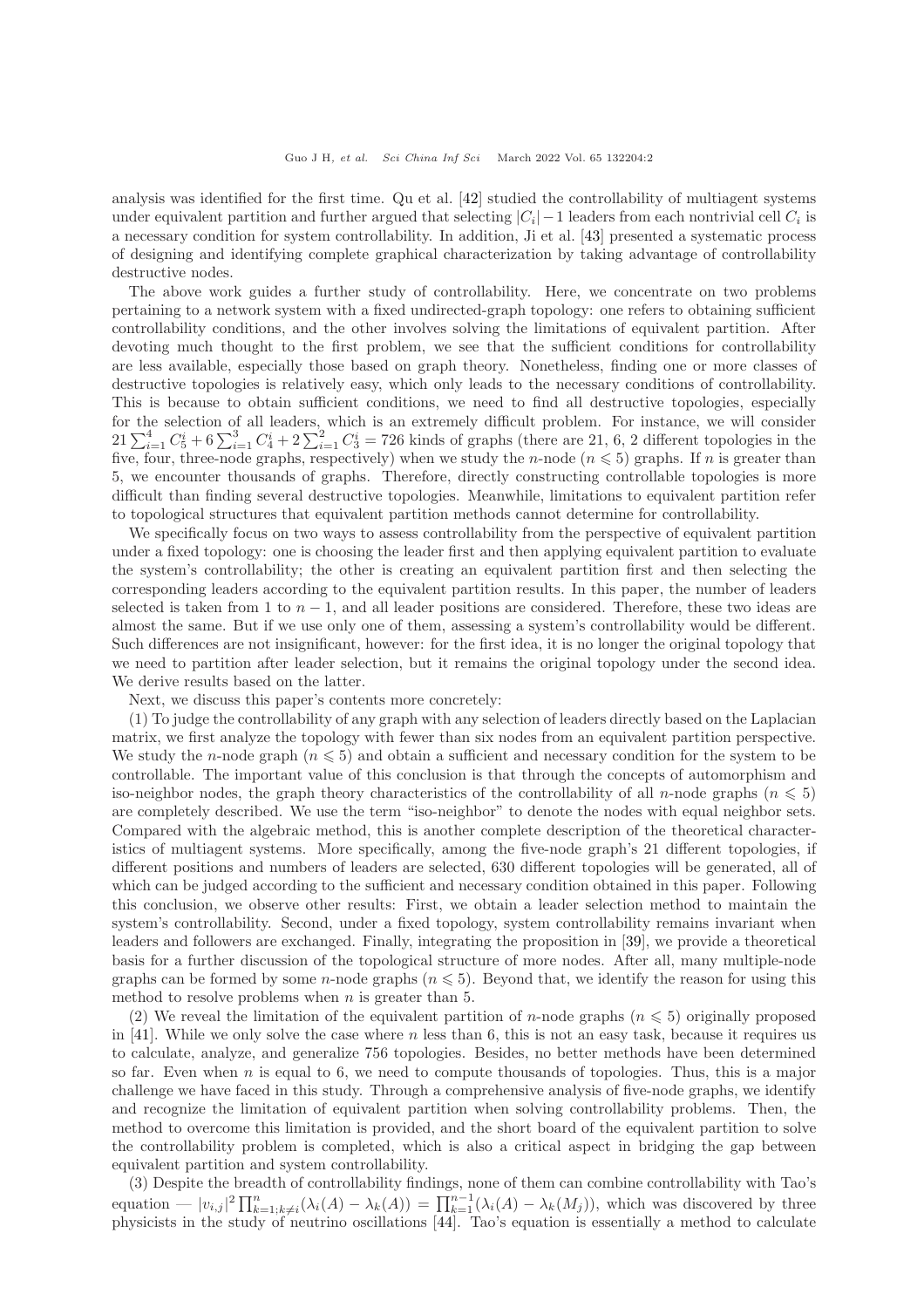eigenvectors using given eigenvalues. Furthermore, it plays an important role in Theorem 2; that is, the Laplacian matrix L is proven to possess the same eigenvalues as the matrix  $L_f$  composed of followers. Through this result, we find that this conclusion contains the equation of the product of eigenvectors and  $L_{fl}$ , where  $L_{fl}$  is exactly the controllable matrix of the system. This is consistent with  $\alpha^T B$  in the well-known Popov-Belevitch-Hautus (PBH) test. More importantly, we apply Tao's equation to system controllability for the first time, which will generate more ideas for system controllability research because of the equation's strong physical background.

The rest of this article is structured as follows: In Section 2, we establish some symbols and provide the necessary definitions from a graph theory perspective. In Section 3, we discuss the motivation for this article and present main results. In Section 4, we summarize and discuss ideas regarding future work.

#### 2 Problem statement

In this paper, agents and communication relationships between pairs of agents are regarded as nodes and edges between pairs of nodes, respectively. An undirected graph  $G$  consists of node set  $V(G)$  and edge set  $E(G) \subset V(G) \times V(G)$ . If graph G is a finite graph with n nodes,  $V(G)$  and  $E(G)$  can be represented as  $V(G) = \{1, 2, \ldots, n\}, E(G) = \{(i, j)|i, j \in V(G)\}$ , respectively. The neighbor set of i is defined as  $N(i) = \{j \in V(G) | (i, j) \in E(G) \}.$ 

A path of length  $n-1$  in G is a concatenation of distinct edges  $\{(1, 2), (2, 3), \ldots, (n-1, n)\}\.$  A circle is a path with identical starting and ending node, i.e.,  $1 = n$ . A graph G is connected if there is a path between any two different nodes i and j  $(i \neq j)$ . Graphs without circle and multiple edges (two or more edges that are incident to the same two nodes) are called simple graphs. The adjacency matrix of graph G is defined as  $A(G) = [a_{ij}]$ , where

$$
a_{ij} = \begin{cases} 1, & (i,j) \in E(G), \\ 0, & (i,j) \notin E(G). \end{cases}
$$

The Laplacian matrix of G is defined as  $L(G) = D(G) - A(G)$ , where  $D(G) = \text{diag}([d_i]_{i=1}^n)$ ,  $d_i$  is the cardinality of the neighbor set of i. We only study connected undirected simple graphs in this paper.

Let  $x(t) = [x_1(t), \ldots, x_n(t)]^T \in \mathbb{R}^n$  denotes the stacked system states, where each entry  $x_i(t) \in \mathbb{R}$ represents the state of agent i. We assume that the system states evolve according to the following Laplacian dynamics:

$$
\dot{x}(t) = -L(G)x(t).
$$

Suppose the node set V is divided into leader set  $V_l$  and follower set  $V_f$  with  $V = V_l \bigcup V_f$ . Without loss of generality, we assume that the follower set consists of the former  $m$  agents and the leader set consists of the remaining  $n - m$  agents. We can rewrite  $x(t)$  as  $[x_f^T(t), x_l^T(t)]^T \in \mathbb{R}^n$ , where  $x_f(t) \in \mathbb{R}^m$  and  $x_l(t) \in \mathbb{R}^{n-m}$  represent the states of followers and leaders, respectively. Similar to [\[39\]](#page-14-6), the Laplacian matrix of a graph can be partitioned as

$$
L(G) = \begin{pmatrix} L_f & L_{fl} \\ L_{lf} & L_l \end{pmatrix}.
$$

It follows that the dynamic equation of the followers is

$$
\dot{x}_f = -L_f x_f - L_{fl} x_l. \tag{1}
$$

We use A, B, x, and u to represent  $-L_f$ ,  $-L_{fl}$ ,  $x_f$ ,  $x_l$ , respectively. Then Eq. (1) can be expressed as

$$
\dot{x} = Ax + Bu.
$$
\n<sup>(2)</sup>

Similar to [\[39\]](#page-14-6), we introduce the following formula:

$$
\dot{x} = -Lx + Bu,\tag{3}
$$

where B is an  $n \times (n-m)$  matrix satisfying  $B = [e_{m+1}, \ldots, e_n]$ . We let  $e_i, i = 1, \ldots, n$  be the *i*-th element of the canonical basis, e.g.,  $e_1 = [1 \ 0 \ \cdots \ 0]^T$ . It is normally appropriate to treat these two systems as if they were equivalent under the different control inputs.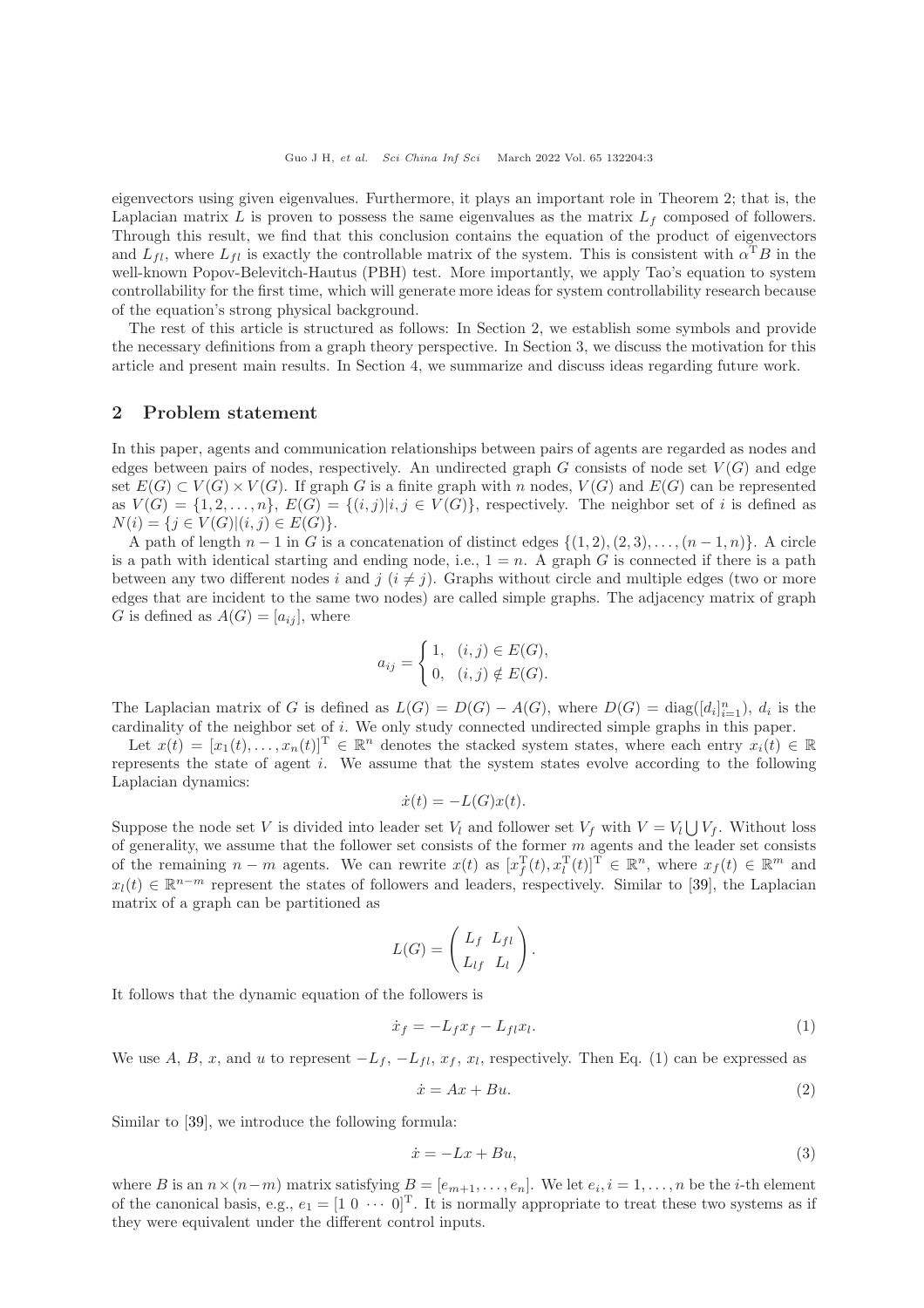

**Figure 1** (Color online) A five-node graph with the minimum number of edges when  $a_{14} = 1$ ,  $a_{24} = 1$ ,  $a_{34} = 1$ .



Figure 2 (Color online) A topology without iso-neighbor nodes.

#### 3 Controllability analysis of the system

In this part, in order to judge the controllability of any graph with any selection of leaders directly based on Laplacian matrix, we first analyze the topology with fewer than six nodes from the perspective of equivalent partition and then get some criterion about controllability. Before stating main results, we undertake the necessary task of introducing some useful definitions and lemmas.

**Definition 1** ([\[37\]](#page-14-4)). If there is a nonidentity permutation J such that  $JA = AJ$ , where  $A = L_f$ , then system (1) is symmetric for leader i. If a system does not allow any leader to have this permutation, we call it an asymmetric system.

**Proposition 1** ([\[37\]](#page-14-4)). If system (1) is leader symmetric, then it is uncontrollable.

Through the above description of leader symmetric, we can illustrate its meaning with concrete examples. In Figure 1, if we select only node 4 as the leader, Figure 1 is leader symmetric with respect to a single leader 4. The reader is invited to verify that there exists a nonidentity permutation  $J$  such that  $JA = AJ$ . At this time, system (1) cannot be controlled, because nodes 1, 2, 3, and 5 have equal status, which makes the leader unable to control them to different target positions.

**Definition 2** (Automorphism mapping [\[45\]](#page-14-12)). Let  $\sigma(i) = j$  mean that permutation  $\sigma$  maps node i to node j.  $\sigma$  is an automorphism mapping of graph G if  $(i, j) \in E \Leftrightarrow (\sigma(i), \sigma(j)) \in E$ .

According to the definition of automorphism mapping, we can get the method to judge the automorphism node. As shown in Figure  $2(d)$ , nodes 2 and 3, 4 and 5 all constitute a group of automorphism nodes. The reason is as follows: when we interchange the labels of these two sets of nodes, we do the following permutation:  $\sigma(1) = 1$ ,  $\sigma(2) = 3$ ,  $\sigma(3) = 2$ ,  $\sigma(4) = 5$ ,  $\sigma(5) = 4$ . In this case,  $(i, j) \in E \Leftrightarrow (\sigma(i), \sigma(j)) \in E$ ,  $i, j = 1, 2, \ldots, 5.$ 

**Proposition 2** ([\[37\]](#page-14-4)). System (1) is leader symmetric if and only if the follower subset  $G_f$  has a nonidentity automorphism, so that the indication function remains unchanged under its action.

The concepts of leader symmetry and automorphism are introduced through the above definitions and propositions. In case of single leader, these two concepts are equivalent.

**Definition 3** (Equivalent partition [\[41\]](#page-14-8)). A k-partition of vertex set V means that all vertices in V are divided into k non-empty cells  $C_1, \ldots, C_k$ , which satisfy  $C_i \cap C_j = \emptyset$ ,  $i, j = 1, 2, \ldots, k$ . If for every pair of nodes s, t in  $C_i$ ,  $d_s(C_j) = d_t(C_j)$ ,  $j = 1, 2, ..., k$ , where  $d_s(C_j)$  represents  $|N_s \cap C_j|$ , and  $|N_s \cap C_j|$  is the number of elements in the set  $N_s \cap C_j$ , the partition is said to be a relaxed equivalent partition. If for every pair of nodes s, t in  $C_i$ ,  $d_s(C_j) = d_t(C_j)$ ,  $j = 1, 2, \ldots, i-1, i+1, \ldots, k$ , the partition is said to be an equivalent partition.

Consider the graph G shown in Figure 2(a) with 5 nodes and the node partition  $\pi$  where  $C_1 = \{1\}$ ,  $C_2 = \{2,3\}, C_3 = \{4,5\}.$  Let  $(i, C_j)$  represent the number of connecting edges between node i and all points in cell  $C_j$ . It can be obtained by verification that  $(2, C_j) = (3, C_j)$ ,  $(4, C_j) = (5, C_j)$ ,  $j = 1, 2, 3$ . Therefore, partition  $\pi$  constitutes an equivalent partition.

**Definition 4** (Nontrivial maximal relaxed equivalent partition [\[41\]](#page-14-8)). Let  $\pi$  be a relaxed equivalent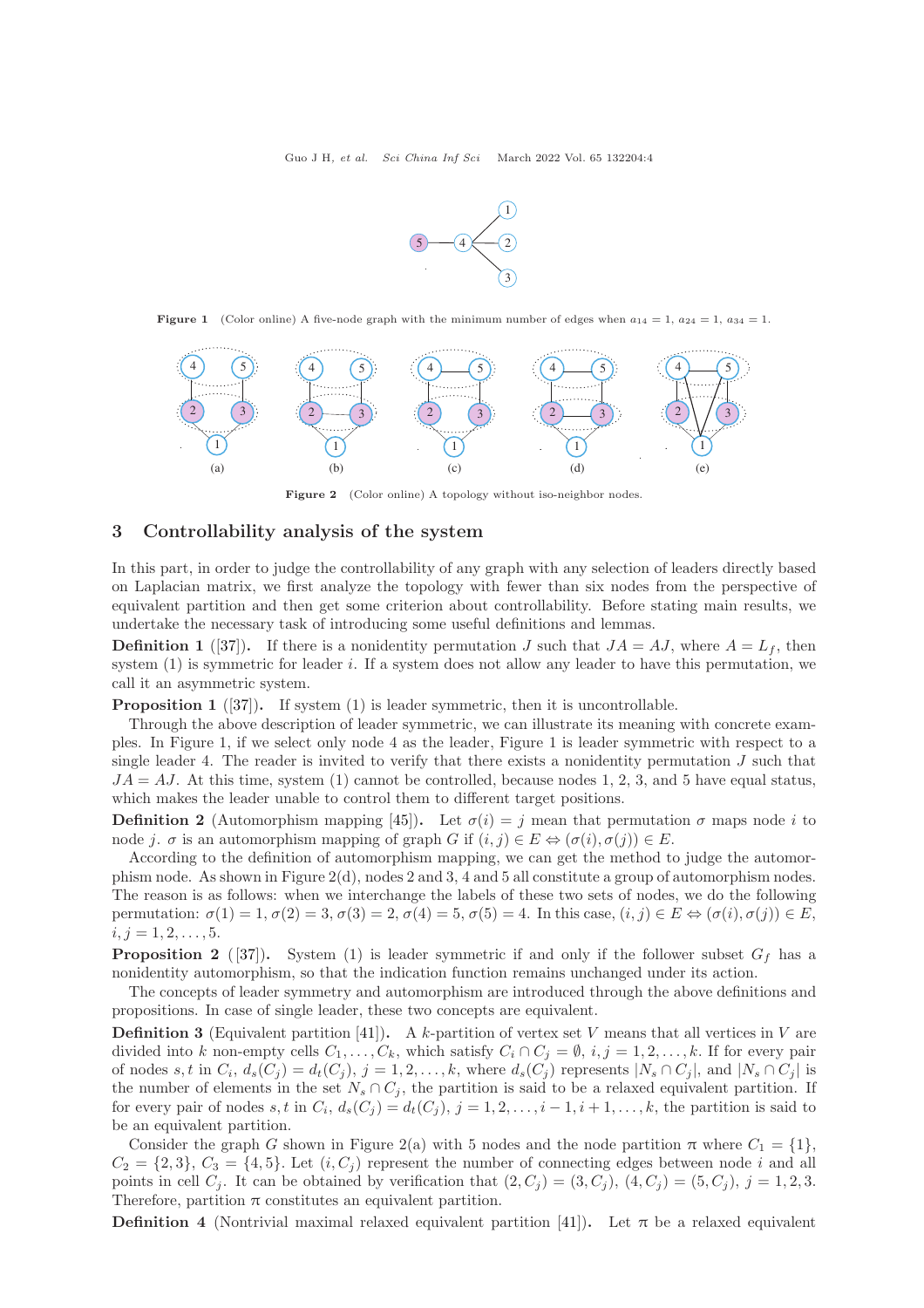partition of graph G. If the number of cells in  $\pi$  is the smallest, then  $\pi$  is called the maximum relaxed equivalent partition under the fixed leader.

We analyze the system controllability of  $n$ -node graphs in detail by the concepts of equivalent partition and relaxed equivalent partition.

**Definition 5** (Iso-neighbor nodes). Nodes i and j  $(i \neq j)$  in the graph G are called iso-neighbor nodes if their neighbor sets are all equal. Specially, iso-neighbor nodes include the case that nodes  $i$  and  $j$  are neighbors.

Iso-neighbor nodes must be automorphism nodes, not vice versa. There are automorphism nodes in Figure 2, but no iso-neighbor nodes. In Figure 1, nodes 1, 2, 3 are iso-neighbor nodes according to the definition.

**Lemma 1** (Rank criterion [\[46\]](#page-14-13)). For a linear time-invariant continuous system  $(2)$ , the system is controllable if and only if

$$
rank(Q) = rank[B AB A2B ... An-1B] = n.
$$

Lemma 2 (Controllability and binary complements [\[38\]](#page-14-5)). Consider the following system

$$
\dot{x} = -Lx + bu,\tag{4}
$$

where  $b = [b_1, \ldots, b_n]^T \in \{0, 1\}, n \ge 2$ . Let  $\overline{b} = 1_n - b$ , where  $1_n$  is an *n*-dimensional column vector of 1. Then system (4) is controllable if and only if the pair  $(L, \bar{b})$  is controllable.

**Lemma 3** ([\[41\]](#page-14-8)). If there is a relaxed equivalent partition under the graph G of system (2), any nontrivial cell  $C_i$  is chosen as the leader set. Then system (2) is uncontrollable if  $G_f$  contains at least two automorphism nodes.

Lemma 4 (PBH criterion [\[46\]](#page-14-13)). For a linear time-invariant continuous system, system (2) is controllable if and only if there is no non-zero vector  $\alpha$  such that the following equations are satisfied:

$$
\alpha^{\mathrm{T}} A = \lambda_i \alpha^{\mathrm{T}}, \ \alpha^{\mathrm{T}} B = 0,
$$

where  $\lambda_i$  is an eigenvalue of A.

**Lemma 5** ([\[10\]](#page-13-6)). The elements of the eigenvectors of  $L(G)$  correspond to zero with the position of the leader if and only if system (3) is uncontrollable.

We usually use the above lemmas to judge the controllability of a system. Next, we will introduce Tao's equation (5), which plays an important role in this research.

**Lemma 6** ([\[44\]](#page-14-11)). The eigenvalues  $\lambda_i(A)$  of the Hermitian matrix A have the following relationship to the elements of eigenvectors  $v_{i,j}$ :

$$
|v_{i,j}|^2 \prod_{k=1;k\neq i}^n (\lambda_i(A) - \lambda_k(A)) = \prod_{k=1}^{n-1} (\lambda_i(A) - \lambda_k(M_j)),
$$
\n(5)

where  $M_i$  is the  $(n-1) \times (n-1)$  submatrix of A that results from deleting the j-th column and the j-th row, with eigenvalues  $\lambda_k(M_i)$ .

**Lemma 7** ([\[41\]](#page-14-8)). There is a nonidentity permutation J such that  $J^T L_f J = L_f$  if and only if there are automorphism nodes in topology.

By means of the above lemmas and concepts, especially the concepts of automorphism and iso-neighbor nodes, we make a comprehensive analysis of *n*-node graphs ( $n \leq 5$ ). The following theorem reveals the graph theory characteristics of controllability of n-node graphs  $(n \leq 5)$ . This is a complete description from an aspect of the graph theory characteristics of multiagent system controllability compared to what we had before.

**Proposition 3** ([\[41\]](#page-14-8)). The method of equivalent partition has no effect on judging the controllability of the following two topologies:

(1) The follower subgraph  $G_f$  has only trivial equivalent partitions if the leader is selected from the trivial cells under the maximal relaxed equivalent partition;

 $(2)$   $G<sub>f</sub>$  has no automorphism nodes if the leader is selected from the nontrivial cells under the maximal relaxed equivalent partition.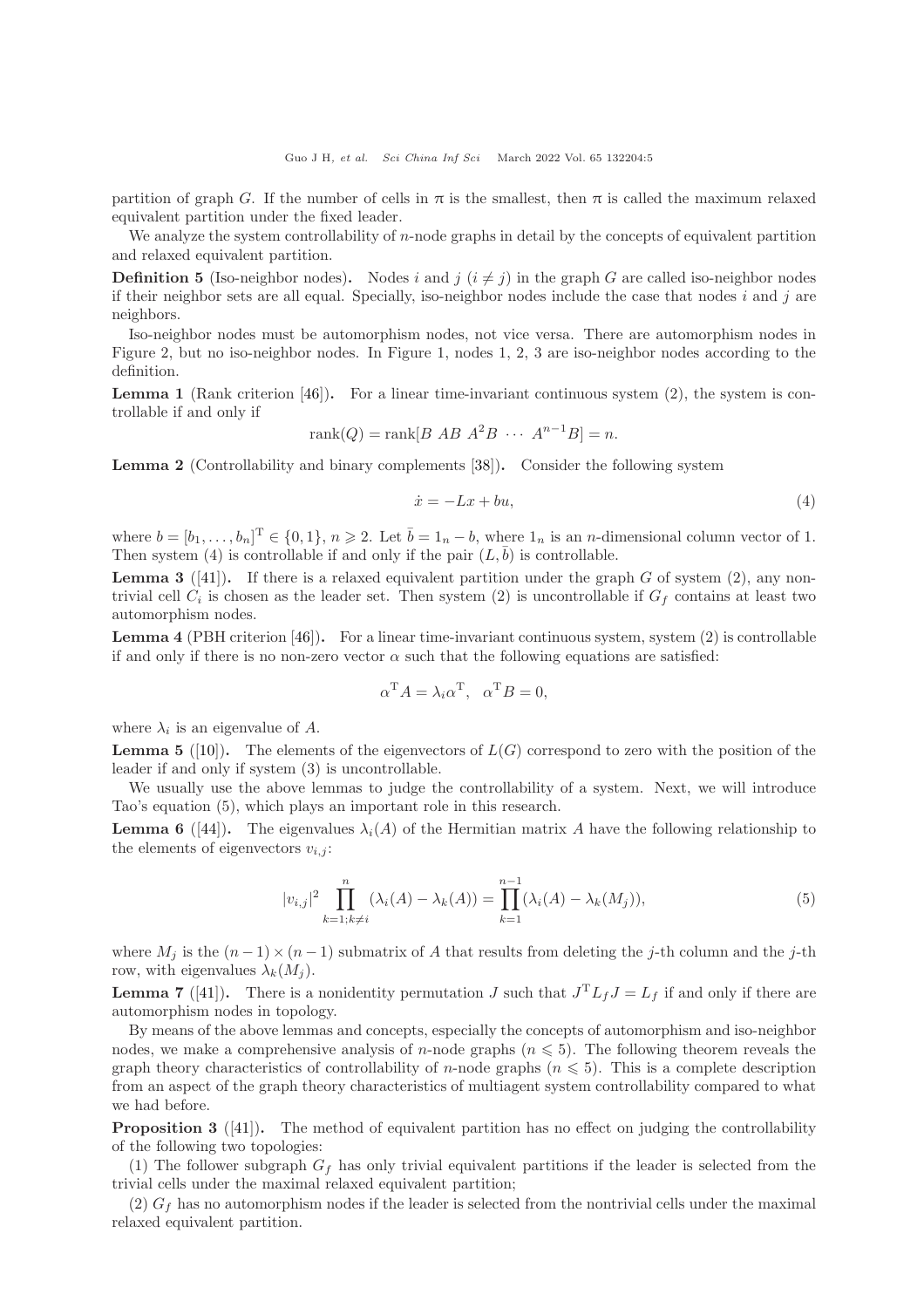**Theorem 1.** Let G be a graph with n nodes  $(n \leq 5)$ . Below are two necessary and sufficient conditions for system (2) to be controllable.

• If there is only one leader, the follower subgraph  $G_f$  does not contain automorphism nodes;

• If there are  $n$  ( $2 \le n < 5$ ) leaders, the follower subgraph  $G_f$  does not contain iso-neighbor nodes.

*Proof.* (1) If there is only one leader in graph  $G$ , Proposition 1 shows that the necessity of controllability is true. Next, we prove the sufficient condition. Let us prove its converse-negative proposition: If system (2) is uncontrollable, there are automorphism nodes in the follower subgraph  $G_f$ .

We prove the case of five-node graphs first, and without loss of generality assume that the leader is node 5.

Case 1. If node 5 has only one neighbor, and without loss of generality, we assume that the neighbor is node 4, then  $A, B$  of system  $(2)$  are taken as

$$
A = \begin{pmatrix} -d_1 & a_{12} & a_{13} & a_{14} \\ a_{12} & -d_2 & a_{23} & a_{24} \\ a_{13} & a_{23} & -d_3 & a_{34} \\ a_{14} & a_{24} & a_{34} & -d_4 \end{pmatrix}, \quad B = \begin{pmatrix} 0 \\ 0 \\ 0 \\ 1 \end{pmatrix},
$$

where  $a_{ij} = 1$  if i is connected to j and  $a_{ij} = 0$  otherwise. By calculation,

$$
AB = \begin{pmatrix} a_{14} \\ a_{24} \\ a_{34} \\ -d_4 \end{pmatrix}.
$$

Suppose that system  $(2)$  is uncontrollable. The rank of the controllability matrix Q is less than four. Since  $AB$  is unknown, we consider the values of  $a_{14}$ ,  $a_{24}$ ,  $a_{34}$  first.

(i) If  $a_{14} = 0$ ,  $a_{24} = 0$ ,  $a_{34} = 1$ , we calculate the values of  $a_{ij}$ : The first case is  $a_{13} = 1$ ,  $a_{23} = 1$ ,  $a_{12} = 0$ , and the second one is  $a_{13} = 1$ ,  $a_{23} = 1$ ,  $a_{12} = 1$ . At the same time, we can get  $L_f$  under these two cases, respectively:

$$
L_f = \begin{pmatrix} 1 & 0 & -1 & 0 \\ 0 & 1 & -1 & 0 \\ -1 & -1 & 3 & -1 \\ 0 & 0 & -1 & 2 \end{pmatrix} \text{ or } L_f = \begin{pmatrix} 2 & -1 & -1 & 0 \\ -1 & 2 & -1 & 0 \\ -1 & -1 & 3 & -1 \\ 0 & 0 & -1 & 2 \end{pmatrix}.
$$

From Lemma 7, the above two matrices satisfy the necessary and sufficient condition for automorphism nodes. Thus, we have proved Theorem 1 in these two cases.

Calculations show that if  $a_{14} = 0$ ,  $a_{24} = 1$ ,  $a_{34} = 0$  or  $a_{14} = 1$ ,  $a_{24} = 0$ ,  $a_{34} = 0$ , we have the same results as that of  $a_{14} = 0$ ,  $a_{24} = 0$ ,  $a_{34} = 1$ . Therefore, these two cases' analysis is omitted here.

(ii) If  $a_{14} = 0$ ,  $a_{24} = 1$ ,  $a_{34} = 1$ , we analyze the values of  $a_{ij}$ : The first case is  $a_{13} = 1$ ,  $a_{23} = 0$ ,  $a_{12} = 1$ , and the second one is  $a_{13} = 1$ ,  $a_{23} = 1$ ,  $a_{12} = 1$ . At the same time, we can get  $L_f$  under these two cases, respectively:

$$
L_f = \begin{pmatrix} 2 & -1 & -1 & 0 \\ -1 & 2 & 0 & -1 \\ -1 & 0 & 2 & -1 \\ 0 & -1 & -1 & 3 \end{pmatrix} \text{ or } L_f = \begin{pmatrix} 2 & -1 & -1 & 0 \\ -1 & 3 & -1 & -1 \\ -1 & -1 & 3 & -1 \\ 0 & -1 & -1 & 3 \end{pmatrix}.
$$

These above two matrices satisfy Lemma 7. Thus, we have proved Theorem 1 in these two cases.

By calculation, if  $a_{14} = 1$ ,  $a_{24} = 1$ ,  $a_{34} = 0$  and  $a_{14} = 1$ ,  $a_{24} = 0$ ,  $a_{34} = 1$ , we have the same results as that of  $a_{14} = 0$ ,  $a_{24} = 1$ ,  $a_{34} = 1$ . Therefore, these two cases' analysis is omitted here.

(iii) If  $a_{14} = 1$ ,  $a_{24} = 1$ ,  $a_{34} = 1$ , the structure of the five-node graph with the minimum number of edges is shown in Figure 1. It can be seen from Figure 1 that no matter how  $a_{12}$ ,  $a_{13}$ ,  $a_{23}$  are valued,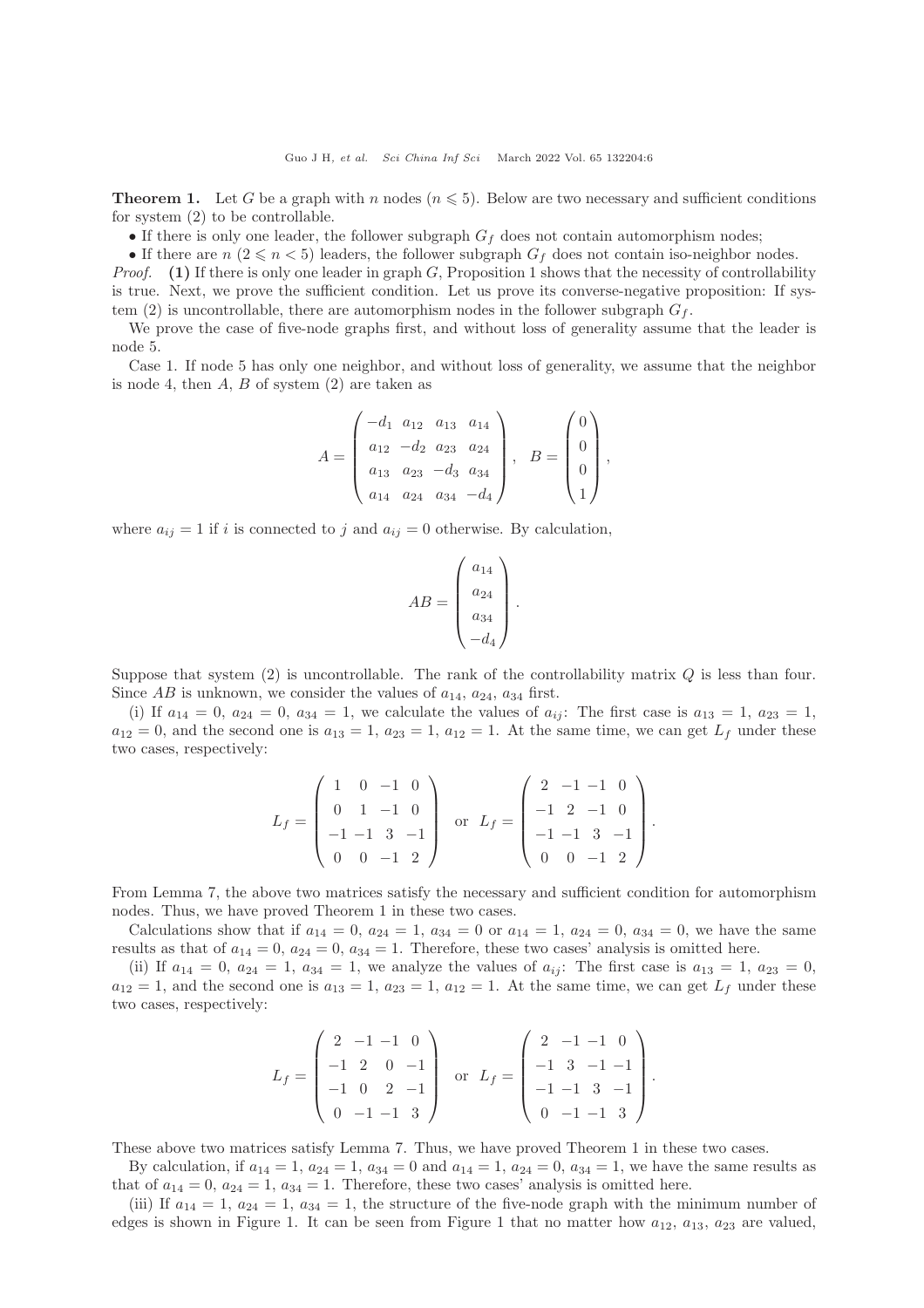system (2) is uncontrollable according to Lemma 1, because there are automorphism nodes in all cases. Therefore, we have proved the theorem in this case.

Case 2. If node 5 has two neighbors, the control vector  $B$  of system (2) can be set as

$$
B = \begin{pmatrix} 0 \\ 0 \\ 1 \\ 1 \end{pmatrix}.
$$

By calculation, we have the following product of matrix  $A$  and control vector  $B$ :

$$
AB = \begin{pmatrix} a_{13} + a_{14} \\ a_{23} + a_{24} \\ -a_{13} - a_{23} \\ -a_{14} - a_{24} \end{pmatrix}.
$$

We assume that system  $(2)$  is uncontrollable. Then the rank of the controllability matrix  $Q$  is less than four. Since AB is unknown, we consider the values of  $a_{13}$ ,  $a_{14}$ ,  $a_{23}$ ,  $a_{24}$  first.

(i) If  $a_{13} = 1, a_{14} = 1, a_{23} = 0, a_{24} = 0$ , the values of  $a_{34}$  are computed as follows: The first case is  $a_{34} = 1$ , and the second one is  $a_{34} = 0$ . At the same time, we can get  $L_f$  under the two cases, respectively:

$$
L_f = \begin{pmatrix} 3 & -1 & -1 & -1 \\ -1 & 1 & 0 & 0 \\ -1 & 0 & 3 & -1 \\ -1 & 0 & -1 & 3 \end{pmatrix} \text{ or } L_f = \begin{pmatrix} 3 & -1 & -1 & -1 \\ -1 & 1 & 0 & 0 \\ -1 & 0 & 2 & 0 \\ -1 & 0 & 0 & 2 \end{pmatrix}.
$$

According to Lemma 7, we know that there are automorphism nodes in these two cases. Thus, we have proved Theorem 1 in these two cases. By calculation, we find that the next five cases, in which  $a_{13}$ ,  $a_{14}$ ,  $a_{23}, a_{24}$  are taken as 1,0,1,0; 1,0,0,1; 0,1,1,0; 0,1,0,1; 0,0,1,1, respectively, have the same results as this case. Therefore, these five cases' analysis will be omitted here.

(ii) In the same way, we find that if  $a_{13} = 1$ ,  $a_{14} = 1$ ,  $a_{23} = 1$ ,  $a_{24} = 0$  or  $a_{13} = 1$ ,  $a_{14} = 1$ ,  $a_{23} = 1$ ,  $a_{24} = 1$ , we have the same results as the case of  $a_{13} = 1$ ,  $a_{14} = 1$ ,  $a_{23} = 0$ ,  $a_{24} = 0$ . Thus, the two cases are omitted here.

Case 3. If the leader has three neighbors, and without loss of generality, we assume that these three neighbors are nodes 2–4, then we can get the control vector  $B = [0 \ 1 \ 1 \ 1]^T$ . Next, the analysis method is the same as case 1, because the control vector  $[0 \ 1 \ 1 \ 1]^T$  is the complement of  $[1 \ 0 \ 0 \ 0]^T$ , which is the control vector in case 1. Since we have discussed all cases of follower subgraphs in a comprehensive way in case 1, the theorem also holds in this case according to Lemma 2.

Case 4. If the leader (node 5) has four neighbors, no matter how the followers are connected, the system is uncontrollable, because there are automorphism nodes. Thus, we have proved Theorem 1 in this case.

In conclusion, under the assumption of Theorem 1, all the topological structures of the five-node graph can be verified. Three-node graphs and four-node graphs have similar proofs as five-node graphs, which are omitted here. Therefore, sufficiency has been proved.

(2) We are going to prove converse-negative proposition of Theorem 1: If more than one leaders are selected, the system is uncontrollable if and only if there are iso-neighbor nodes in the follower subgraph.

The sufficiency of the converse-negative proposition can be obtained from Lemma 3. Next, we prove the necessity of the converse-negative proposition. We assume that the follower subgraph does not contain iso-neighbor nodes.

We suppose that nodes 4 and 5 are leaders and the remaining nodes are followers. Then we can get

$$
-L_f = \begin{pmatrix} -d_1 & a_{12} & a_{13} \\ a_{12} & -d_2 & a_{23} \\ a_{13} & a_{23} & -d_3 \end{pmatrix}, \quad -L_{fl} = \begin{pmatrix} a_{14} & a_{15} \\ a_{24} & a_{25} \\ a_{34} & a_{35} \end{pmatrix}.
$$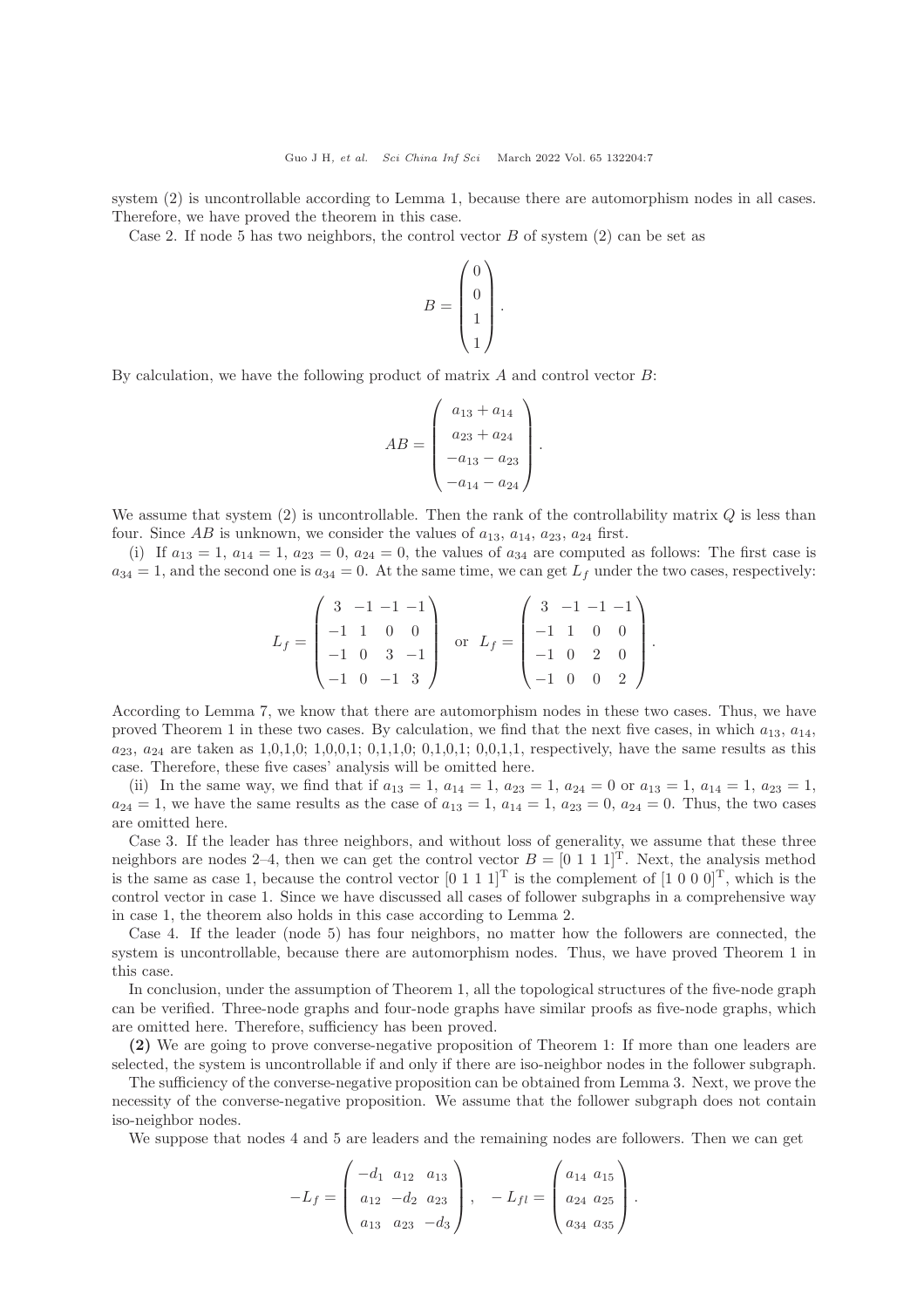If the follower subgraph does not contain iso-neighbor nodes, nodes 1 and 2 are not iso-neighbor nodes. In other words, nodes 1 and 2 do not have the same neighbors, i.e.,  $a_{13} \neq a_{23}$ ,  $a_{14} \neq a_{24}$ ,  $a_{15} \neq a_{25}$ .

(i) If  $a_{13} = 1$ ,  $a_{14} = 1$ ,  $a_{15} = 1$ , we obtain  $a_{23} = 0$ ,  $a_{24} = 0$ ,  $a_{25} = 0$ ,  $a_{12} = 1$ ,  $d_1 = 1$ ,  $d_2 = 4$ . According to Lemma 4, if the system is uncontrollable, there must exist a non-zero eigenvector  $v_i = [v_{i1} \ v_{i2} \ v_{i3}]^T$ of A such that  $v_i^T B = 0$ , and  $(A - \lambda_i I)v_i = 0$ , where I is the three-dimensional identity matrix. We can get the following equations:

$$
\begin{cases}\nv_{i1}a_{14} + v_{i2}a_{24} + v_{i3}a_{34} = 0, \\
v_{i1}a_{15} + v_{i2}a_{25} + v_{i3}a_{35} = 0, \\
v_{i1}(-d_{1} - \lambda_{i}) + v_{i2}a_{12} + v_{i3}a_{13} = 0, \\
v_{i1}a_{12} + v_{i2}(-d_{2} - \lambda_{i}) + v_{i3}a_{23} = 0, \\
v_{i1}a_{13} + v_{i2}a_{23} + v_{i3}(-d_{3} - \lambda_{i}) = 0.\n\end{cases}
$$
\n(6)

We substitute the coefficients into (6), and get that the values of  $a_{34}$  and  $a_{35}$  are both zero. In other words, nodes 2 and 3 are iso-neighbor nodes, which is in contradiction with the assumption. Therefore, we have proved Theorem 1 in this case.

(ii) If  $a_{13} = 1, a_{14} = 1, a_{15} = 0$ , we get that the values of  $v_{i1}$ ,  $v_{i2}$  and  $v_{i3}$  are all zero according to (6), which is inconsistent with nonzero  $v_i$ ; thus, the assumption is not valid.

Analogously, similar analysis can also be done in other cases, omitted here. We can prove three-node graphs and four-node graphs in the same way. Therefore, we have proved Theorem 1.

Example 1. Among all of the topologies of a five-node graph, on the one hand, only five topologies do not have iso-neighbor nodes, as shown in Figure 2. Take Figure 2(a) as an example. If a nontrivial cell  $C_1 = \{2,3\}$  is chosen as the leader set, system (2) is controllable from Theorem 1, because there are no iso-neighbor nodes in the follower subgraph. The same result is obtained if the cell is composed of nodes 4 and 5. On the other hand, the automorphism nodes will exist only if node 1 is chosen as the leader. Therefore, according to Theorem 1, it is uncontrollable at this time. However, if one of the remaining four nodes is chosen as the leader, the system is controllable. Similarly, Figures  $2(b)$ –(e) have the same property.

Remark 1. There are two aspects in the study of the multiagent controllability: one is to get the controllability of any graph after selecting one or several leaders; the other is to get the controllability after selecting any leader in the graph of fixed number of nodes. The second case is studied in this paper. In this case, even an n-node graph ( $n \leq 5$ ) needs to analyze 726 cases before the final conclusion can be made. This also reflects the special nature of the graph when the number of nodes  $n$  is less than or equal to 5. In particular, we are looking at the result of a matrix with a weight of 1. If the weight is not 1, then the definitions of automorphism node, iso-neighbor node, equivalent partition, relaxed equivalent partition will all change, and then the Theorem 1 obtained based on these definitions will also change. It is worth noting that, for n-node graphs, although a very practical and simple method to judge the controllability of system (1) is obtained when  $n \leq 5$ , Theorem 1 is not necessarily true when  $n > 5$ , as shown in the six-node and seven-node graphs in Figure 3.

• In the case of single leader, automorphism nodes are not included in the follower subgraph  $G_f$ of Figure 3, but system  $(1)$  is uncontrollable. Specially, the Laplacian matrix L contains an eigenvector  $[1\ 1\ 1\ 1\ 1\ 1]^T$ , and the leader in Figure 3(c) is connected to all followers; thus, system (1) is uncontrollable according to PBH criterion.

• In the case of multiple leaders, the follower subgraph  $G_f$  of Figure 3 does not contain iso-neighbor nodes, but system (1) is uncontrollable. The main reason lies in the existence of a cell composed of automorphism nodes.

No matter in which case of Theorem 1, we note that there exist six-node graphs and seven-node graphs that do not satisfy the condition of Theorem 1. Thus, five is the limitation of the number of graph nodes of Theorem 1.

**Corollary 1.** Let  $\pi$  be a maximal relaxed equivalent partition,  $\pi = C_1 \cup C_2 \cup \cdots \cup C_s \cup C_{s+1} \cup \cdots \cup C_m$  $1 \leq s \leq m \leq 5$ . If there are s cells consisting only of iso-neighbor nodes, and without loss of generality, they are  $C_j$ ,  $j = 1, 2, \ldots, s$ , then system (1) is controllable if only 0 or 1 follower is selected in each  $C_j$ . Proof. This corollary destroys relaxed equivalent partition by selecting followers, which is a direct consequence of Theorem 1.

Example 2. Figure 4 shows all sixteen topologies with iso-neighbor nodes in five-node graphs. The red dotted-line circle represents the cell composed of all iso-neighbor nodes. For example, in Figure 4(a)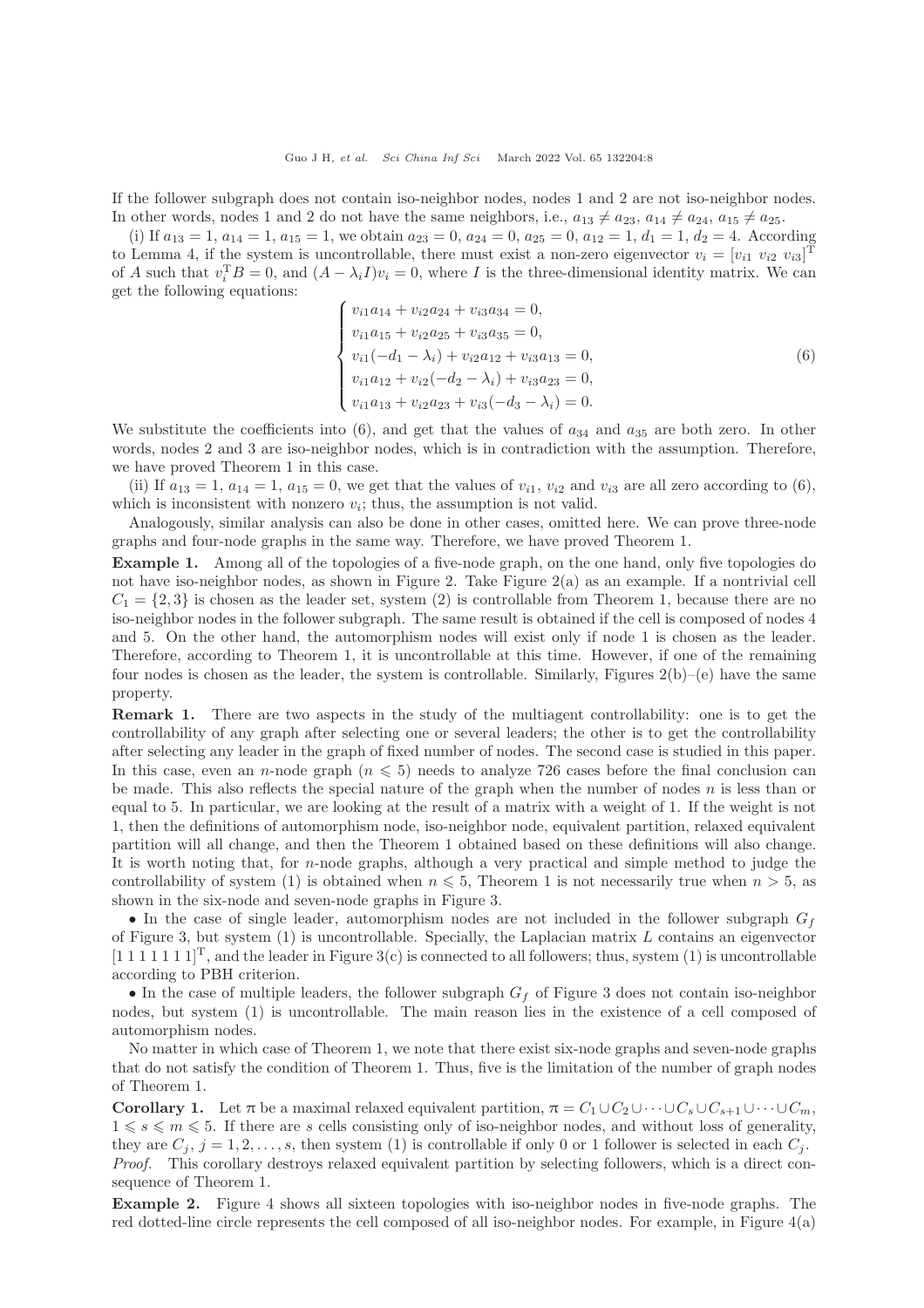

Figure 3 (Color online) Four graphs that do not satisfy the conclusion of Theorem 1.



Figure 4 (Color online) All five-node graphs with iso-neighbor nodes.

where  $C_1 = \{1\}$  and  $C_2 = \{2, 3, 4, 5\}$ , only if we choose three or four leaders from  $C_2$  we can guarantee that there are only zero or one follower in  $C_2$ . According to Corollary 1, system (1) is controllable. However, if there are more than one follower in  $C_2$ , system (1) is uncontrollable.

Remark 2. Figures 2 and 4 constitute all topologies of five-node graphs. In these twenty-one different topologies, 630 different cases will be generated if different positions and numbers of leaders (less than four) are selected. In these sixteen topologies of Figure 4, 480 different cases can be obtained, all of which can be judged by Corollary 1 without any calculation.

**Corollary 2.** If  $n \leq 5$ , we assume that system (2) is controllable under a fixed topology, where the number of followers and leaders is p and q, respectively,  $p < q$ . If the role of followers and leaders is switched, and there is no nontrivial equivalent partition, then system (2) is controllable.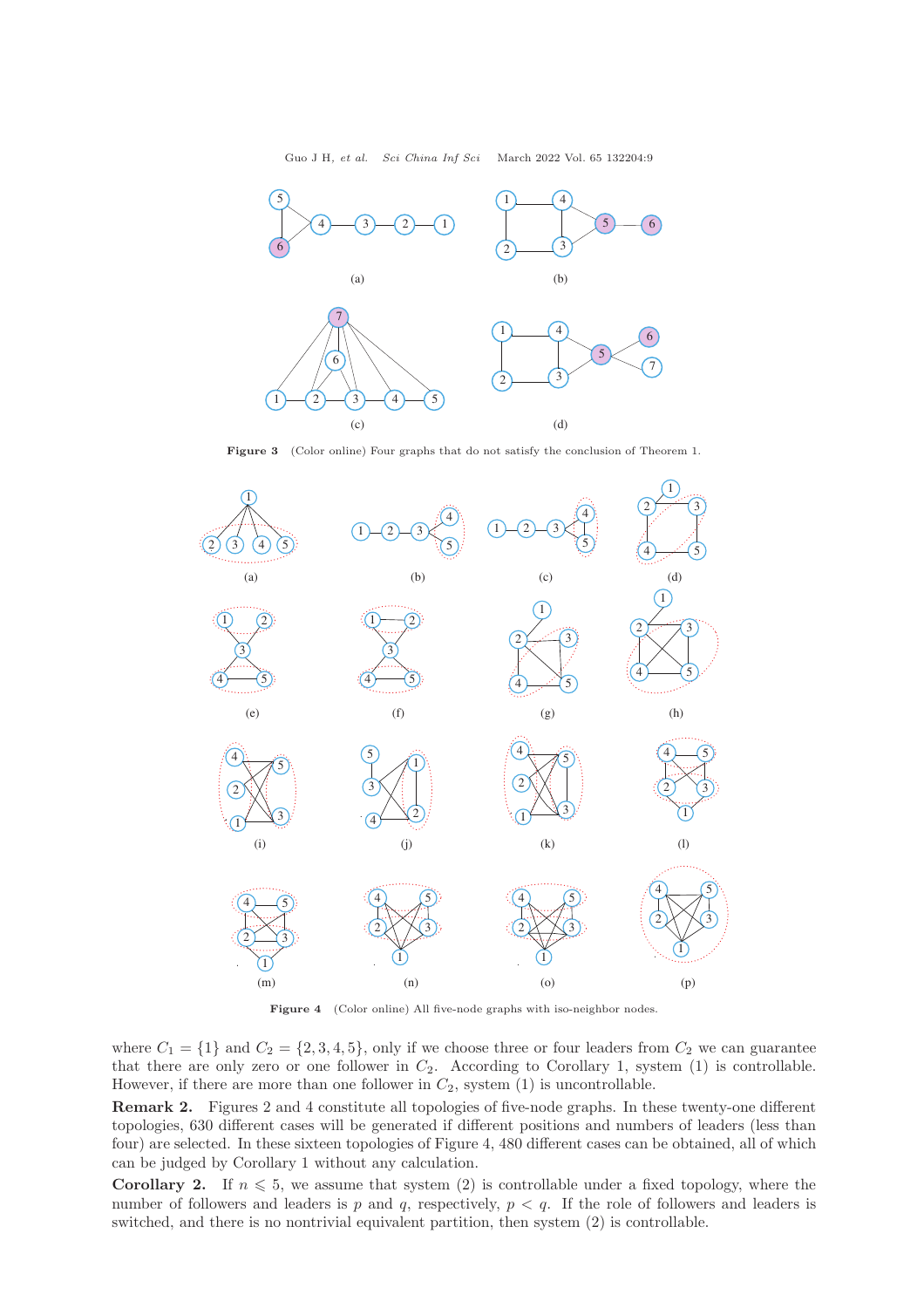

Figure 5 (Color online) The leaders and followers switch roles in a five-node graph.



Figure 6 (Color online) The addition of leaders.

Proof. Since there is no nontrivial equivalent partition after interchanging, system (2) is controllable according to Theorem 1.

Example 3. Under a fixed topology of Figure 5(a), if there are two leaders and three followers, as shown in Figure 5(b), system (2) is controllable. Since  $2 < 3$ , after all leaders and followers are switched, as shown in Figure  $5(c)$ , it can be known from Corollary 2 that system (2) is still controllable. Similarly, if there are one leader and four followers, it will have the same property.

If  $n > 5$ , Corollary 2 is not necessarily true, which indicates that under a fixed topology, the interchange of roles of leaders and followers does not produce such a property as Lemma 2.

Proposition 4. Suppose system (1) is controllable under a fixed topology. If the number of leaders is added by reducing the same number of followers, then system (1) is still controllable.

*Proof.* We assume that each external control input is different; then systems  $(1)$  and  $(3)$  can be equivalently reformulated into each other, which yields the same controllability. Thus, we replace system (1) with system (3). At this point, the agents containing control inputs are regarded as the leaders. Suppose we add  $m$  leaders. Since the topology is fixed, when adding the number of leaders by reducing the same number of followers, the Laplacian matrix  $L$  does not change. However, the input matrix  $B$  increases m unit column vectors. Since the original system is controllable, the controllability matrix  $Q$  is full row rank. When  $B$  increases  $m$  unit column vectors, the rank of  $Q$  does not decrease. Therefore, the system is still controllable.

**Example 4.** As shown in Figure  $6(a)$ , when node 2 is selected as the leader, system  $(1)$  is controllable; if nodes 2 and 3 are both leaders (see Figure  $6(b)$ ), system (1) is also controllable from Proposition 4. Similarly, if nodes 1, 2, and 4 are leaders (as shown in Figure  $6(c)$ ), system (1) is controllable according to Proposition 4 as well.

**Lemma 8** ([\[39\]](#page-14-6)). In a leader-follower network  $G$ , if the connections of follower-to-follower and leaderto-follower are unaltered, then the controllability of system (1) remains unchanged no matter how we change the connections of leader-to-leader.

Remark 3. In a topological structure with a large number of nodes, the controllability of system (1) can be judged more conveniently by reducing the number of leaders. For example, in Figure  $6(c)$ , we can remove the connections of the node 2 to node 4. We know that the controllability is invariant according to Lemma 8. Thus, the system controllability is up to the corresponding four-node graph. Similarly, in a six-node graph with two or three leaders, it is possible to make judgments based on all the structures of the corresponding four-node graph and five-node graph. More multi-node graphs can also be followed in turn.

Corollary 2 and Proposition 4 both pay attention to the relationship between systems (1) and (3). Specially, we applied the relationship between these two systems in the proof of Proposition 4. Next, the system matrices  $L$  and  $L_f$  of these two systems are considered respectively, which can lay a foundation for analyzing the relationship between these two systems.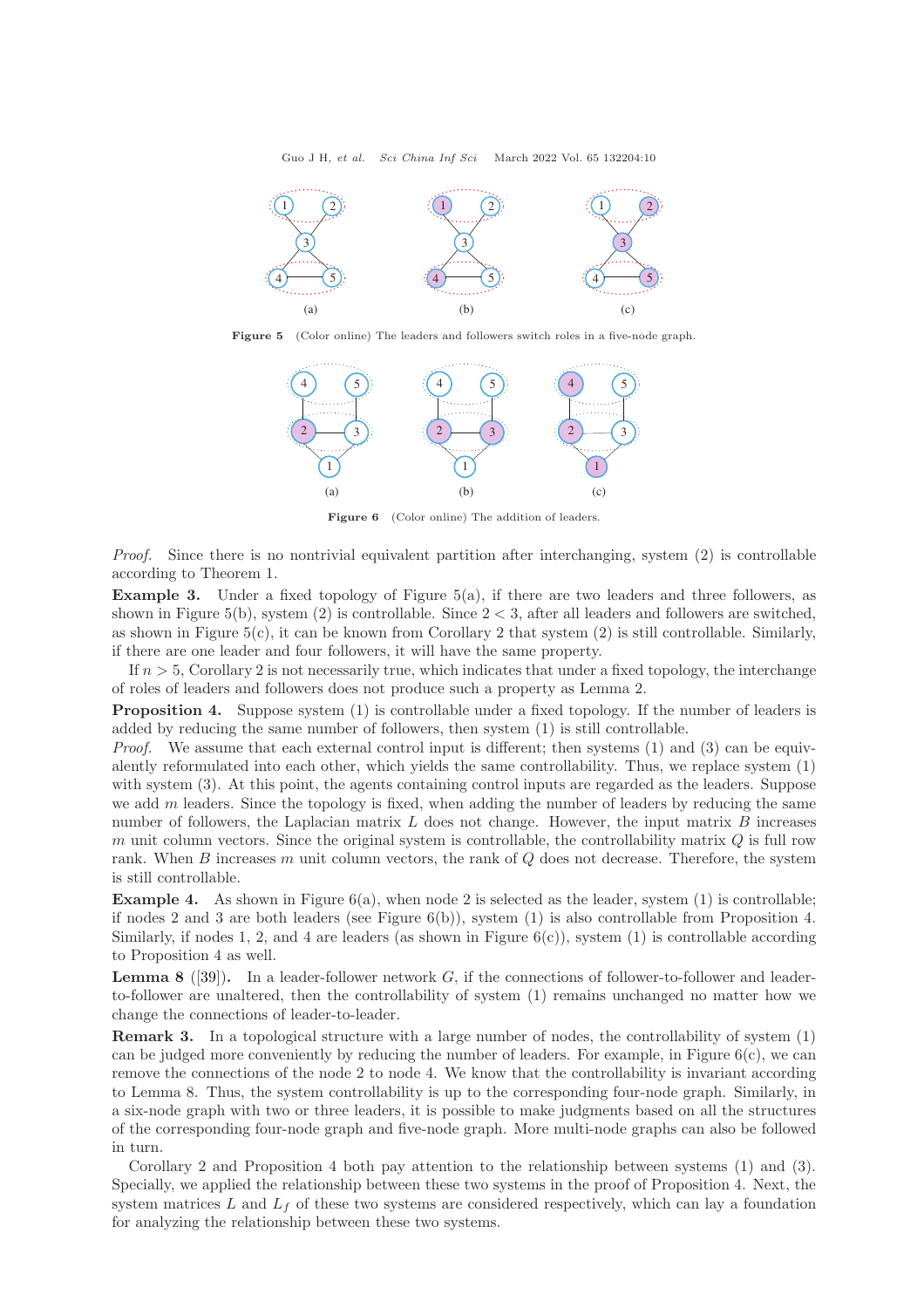**Theorem 2.** If the leader is single, a sufficient condition for system  $(1)$  to be controllable is that there does not exist  $\alpha_i$  such that

$$
\alpha_i^{\mathrm{T}} L_{fl} = -\lambda_i \sum_{j=1}^{j=n-1} \alpha_{ij},
$$

where  $\alpha_i, i = 1, 2, \ldots, n-1$  is an eigenvector corresponding to the *i*-th eigenvalue  $\lambda_i$  of  $L_f$ , and  $\alpha_i$  is made up of  $\alpha_{ij}, j = 1, 2, \ldots, n - 1$ .

Proof. For the convenience of description, we prove its converse-negative proposition: If there is only one leader, a necessary condition for system (1) to be uncontrollable is that there exists  $\alpha_i$  such that  $\alpha_i^{\mathrm{T}} L_{fl} = -\lambda_i \sum_{j=1}^{j=n-1} \alpha_{ij}.$ 

Without loss of generality, we assume the *n*-th agent is the leader, and  $\beta_k, \alpha_i$  are eigenvectors corresponding to the k-th eigenvalue of L and the *i*-th eigenvalue of  $L_f$ , respectively.

$$
\beta_k = \begin{pmatrix} \beta_{k1} \\ \vdots \\ \beta_{kn} \end{pmatrix}, \quad \alpha_i = \begin{pmatrix} \alpha_{i1} \\ \vdots \\ \alpha_{i,n-1} \end{pmatrix}.
$$

Since system (1) is uncontrollable, we get  $\beta_{kn} = 0$  according to Lemma 5. Further, there must exist  $\lambda_i(L_f)$  such that  $\lambda_i = \lambda_k$ , according to Lemma 6. Let us define a new matrix  $L'_f$  and a new vector  $\alpha'_i$  as shown below:

$$
L'_{f} = \begin{pmatrix} a_{11} & \cdots & a_{1,n-1} & 0 \\ \vdots & & \vdots & \vdots \\ a_{n-1,1} & \cdots & a_{n-1,n-1} & 0 \\ 0 & \cdots & 0 & 0 \end{pmatrix}, \quad \alpha'_{i} = \begin{pmatrix} \alpha_{i1} \\ \vdots \\ \alpha_{i,n-1} \\ 0 \end{pmatrix}.
$$

According to  $(L - \lambda_k I)\beta_k = 0$ , we have

<span id="page-10-0"></span>
$$
(a_{mm} - \lambda_k)\beta_{km} + \sum_{j=1, j \neq m}^{n} a_{mj}\beta_{kj} = 0, \ m = 1, 2, ..., n.
$$
 (7)

Based on  $(L'_f - \lambda_i I)\alpha'_i = 0$ , we obtain an equation as

<span id="page-10-1"></span>
$$
(a_{mm} - \lambda_i)\alpha_{im} + \sum_{j=1, j \neq m}^{n} a_{mj}\alpha_{ij} = 0, \ m = 1, 2, ..., n.
$$
 (8)

Combining [\(7\)](#page-10-0) and [\(8\)](#page-10-1), the following equalities are obtained:

<span id="page-10-3"></span>
$$
(a_{mm} - \lambda_i)(\beta_{km} - \alpha_{im}) + \sum_{j=1, j \neq m}^{n-1} a_{mj}(\beta_{kj} - \alpha_{ij}) = 0, \ m = 1, 2, ..., n-1.
$$
 (9)

<span id="page-10-2"></span>
$$
(a_{nn} - \lambda_k)\beta_{kn} + \sum_{j=1}^{n-1} a_{nj}\beta_{kj} = 0.
$$
 (10)

According to [\(10\)](#page-10-2), we have

<span id="page-10-4"></span>
$$
(a_{nn} - \lambda_k)(\beta_{kn} - \alpha_{in}) + \sum_{j=1}^{n-1} a_{nj}(\beta_{kj} - \alpha_{ij}) = -\sum_{j=1}^{n-1} a_{nj}\alpha_{ij} - (a_{nn} - \lambda_k)\alpha_{in}.
$$
 (11)

From  $(9)$  and  $(11)$ , we obtain an equation as follows:

<span id="page-10-5"></span>
$$
\sum_{m=1}^{n} \left[ (a_{mm} - \lambda_i)(\beta_{km} - \alpha_{im}) + \sum_{j=1, j \neq m}^{n-1} a_{mj}(\beta_{kj} - \alpha_{ij}) \right] = -\sum_{j=1}^{n-1} a_{nj} \alpha_{ij} - (a_{nn} - \lambda_k) \alpha_{in}, \qquad (12)
$$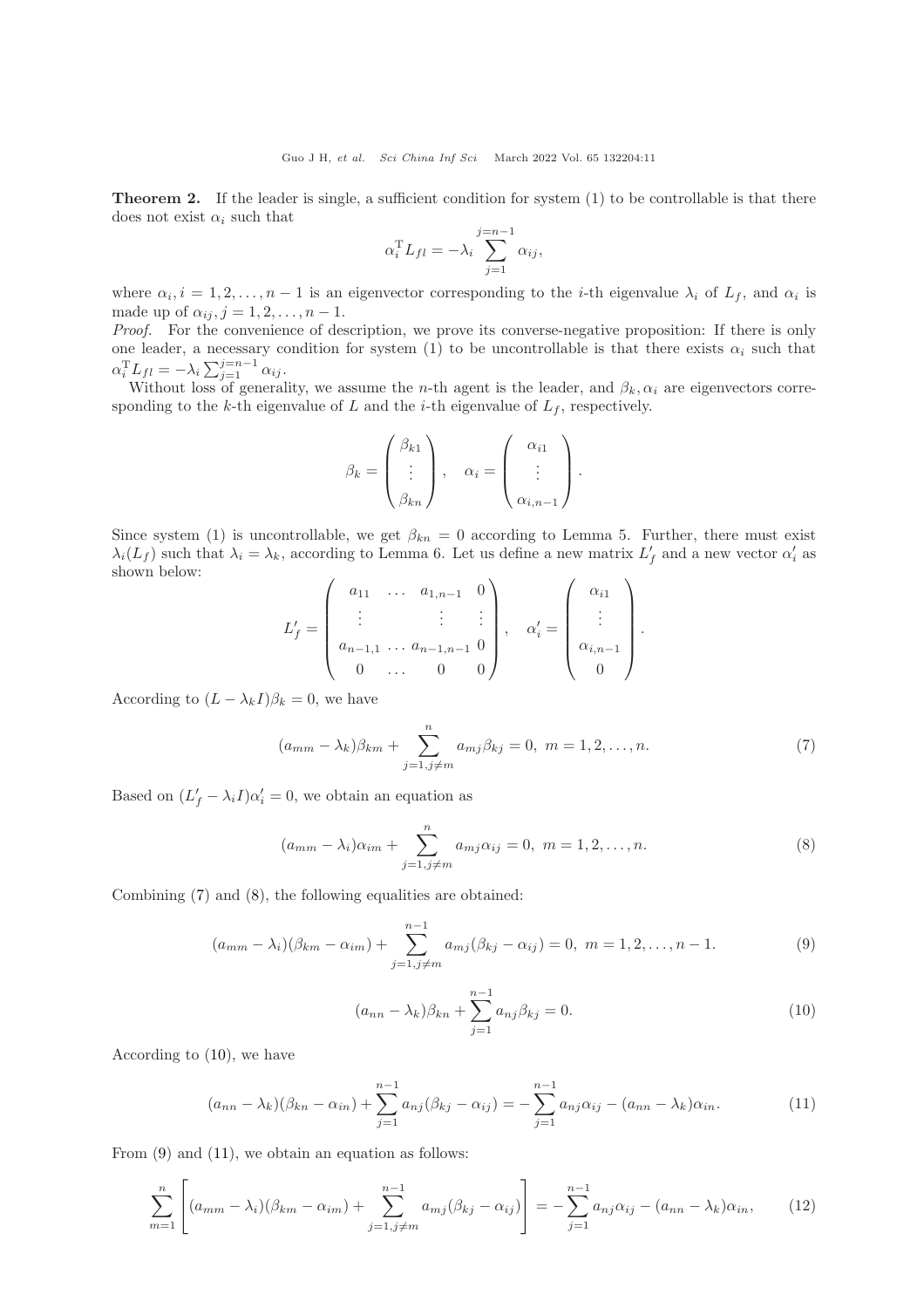

Figure 7 (Color online) Multi-leader symmetry.

where  $\alpha_{in} = 0, -\sum_{j=1}^{n-1} a_{nj}\alpha_{ij} = -\alpha_i^{\mathrm{T}}L_{fl}$ . Thus, the right side of [\(12\)](#page-10-5) is  $-\alpha_i^{\mathrm{T}}L_{fl}$ , and the left side of [\(12\)](#page-10-5) is  $-\lambda_i \sum_{m=1}^n (\beta_{km} - \alpha_{im}) = \sum_{m=1}^n \lambda_i \alpha_{im} = \sum_{m=1}^{n-1} \lambda_i \alpha_{im}$ .

Therefore, we have proved Theorem 2 according to [\(12\)](#page-10-5).

It is worth noting that we get a sufficient condition for controllability by Theorem 2. Sufficient conditions for controllability are very rare, because from a topological point of view it is much easier to get necessary conditions for controllability. Moreover, Theorem 2 contains an equation of the product of eigenvectors and  $L_{fl}$ , where  $L_{fl}$  is exactly the controllable matrix in system (1). This is consistent with  $\alpha^T B$  in the PBH test, which is another important value of Theorem 2. The equation in Theorem 2 shows that we can judge the controllability of the system from the point of view of the eigenvalues of the system matrix and the specific elements of the eigenvectors.

Through the analysis of the five-node graph, we also find that when a nontrivial cell is selected as the leader set, it will produce similar properties with the leader symmetry, as described in Proposition 6 below.

Definition 6 (Multi-leader symmetry). Under a maximum relaxed equivalent partition, if there is a nontrivial cell with all leaders, and the follower subgraph has automorphism nodes, then the system is multi-leader symmetric.

Remark 4. The definition of leader symmetry emphasizes the case that there is only one leader. However, multi-leader symmetry is the application of maximum relaxed equivalent partition to extend single leader to multiple leaders. Thus, it can be seen that if system (1) is multi-leader symmetric, the system is uncontrollable.

**Example 5.** As shown in Figure 7,  $C_1 = \{1, 2, 4\}$ ,  $C_2 = \{3, 5\}$ . If  $C_1$  is selected as the leader set, since nodes 3 and 5 are automorphism nodes, nodes 3 and 5 are multi-leader symmetric according to Definition 7 (see Figure 7(a)). Similarly, if  $C_2$  is chosen as the leader set, nodes 1, 2, and 4 are multi-leader symmetric. According to Remark 4, system (1) is uncontrollable.

Below, we state a feature of five-node graphs. In a topology which contains leaders and followers, for a controllable system, if we add the number of edges between any two nodes, and no automorphism nodes are generated, then the new structured system is still controllable.

**Example 6.** As shown in Figures  $8(a)$ –(c), there are five-node graphs with four, five, and six edges, respectively. If the leader is single in Figure  $8(a)$ , system (1) is always controllable when we chose the nodes 2–5 as the leader, respectively. Moreover, when more than two nodes are chosen as leaders, system (1) can always be controlled. Figure 8(b) is formed by adding one edge between nodes 2 and 3 of Figure 8(a). Similarly, Figure 8(c) is formed by adding one edge between nodes 4 and 5 of Figure 8(b). Figure 8(c) has exactly the same controllability as Figure 8(b). For example, if only node 4 is selected as the leader in Figures 8(b) and (c), system (1) can be controlled. The same goes for choosing nodes 2 and 3 as leaders.

So far, for general graphs, we have obtained two sufficient conditions for controllability. As far as the current research is concerned, there are few conclusions in this aspect. In order to solve this kind of problem, we have a new way to start from the case with fewer nodes in the proof process. What is more difficult is the induction and analysis of 726 kinds of graphs. At the same time, we thoroughly revealed the limitation of equivalent partition under the *n*-node graphs  $(2 \le n \le 5)$ .

The limitation of equivalent partition lies in the existence of topological structures that cannot be judged by equivalent partition. An immediate consequence is that most of conditions obtained by using equivalent partition are necessary rather than sufficient. However, we get a necessary and sufficient condition when  $n$  is less than 6 by finding all topological structures that cannot be judged controllability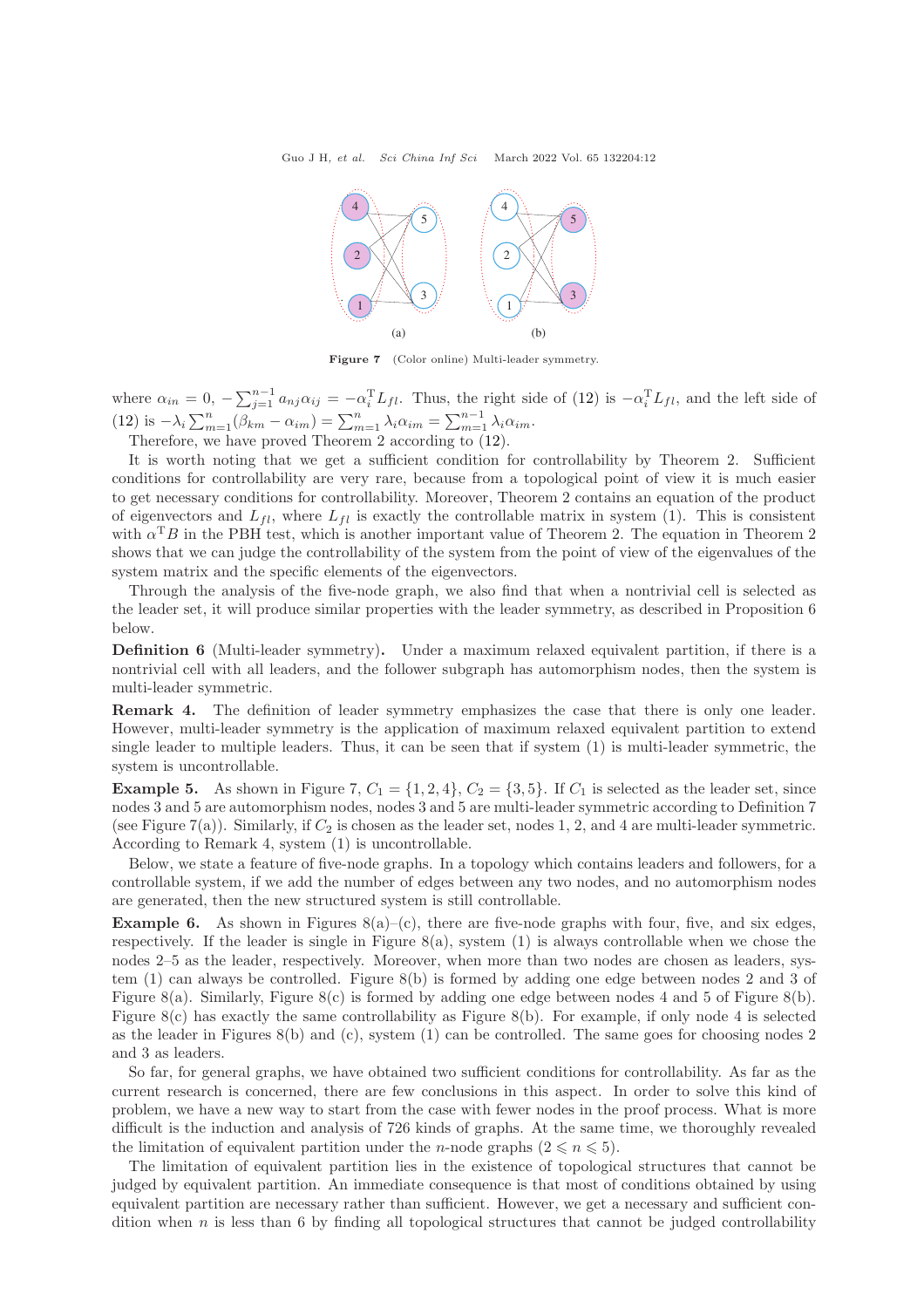

Figure 8 (Color online) Five-node graphs with different number of edges.



Figure 9 (Color online) Six graphs whose controllability cannot be determined by equivalent partition.

according to equivalent partition. More specifically, we analyzed and summarized 726 topological structures generated by n-node graphs  $(n \text{ less than } 6)$ , and then subdivided the cell produced by equivalent partition into a special kind of cell, that is, the cell with iso-neighbor nodes, so as to solve the limitation of the equivalent partition of n-node graphs (n less than 6). Nevertheless, for the case of n greater than or equal to 6, we need to analyze thousands of additional topologies. Thus, so far we can only reach the conclusion when n is less than 6: The n-node graphs  $(n < 6)$  do not have the limitation of equivalent partition. In other words, when n is less than 6, if some nontrivial cells are selected to play a leader role, and there are no automorphism nodes in the follower subgraph under the maximal relaxed equivalent partition, we only need to see if each cell contains iso-neighbor nodes. If there exist iso-neighbor nodes, then the system is uncontrollable; conversely, it is controllable. Theorem 1 verifies this conclusion.

Example 7. In order to further illustrate the limitation of equivalent partition, we consider six graphs in Figure 9. All of them satisfy the condition of Proposition 3, so we cannot use equivalent partition to judge controllability. In this case, one may judge controllability by calculation. But according to Theorem 1, we can judge controllability without any calculation. For example, Figure 9(a) contains only one leader, and the follower subgraph does not contain automorphism nodes. According to Theorem 1, system  $(1)$  is controllable. Similarly, the controllability of Figures  $9(b)$ – $(f)$  can be determined according to Theorem 1.

When we use equivalent partition to judge the controllability of a system, there are some limitations as described in Proposition 3. Fortunately, Theorem 1 solves the limitation of equivalent partition under the n-node graph  $(2 \le n \le 5)$ : On the one hand, Theorem 1 points out and recognizes the limitations of equivalent partition for solving controllability problems; on the other hand, the method to overcome this limitation is given, and the short board of equivalent partition to solve the controllability problem is completed. Crossing this gap is the greatest value of Theorem 1.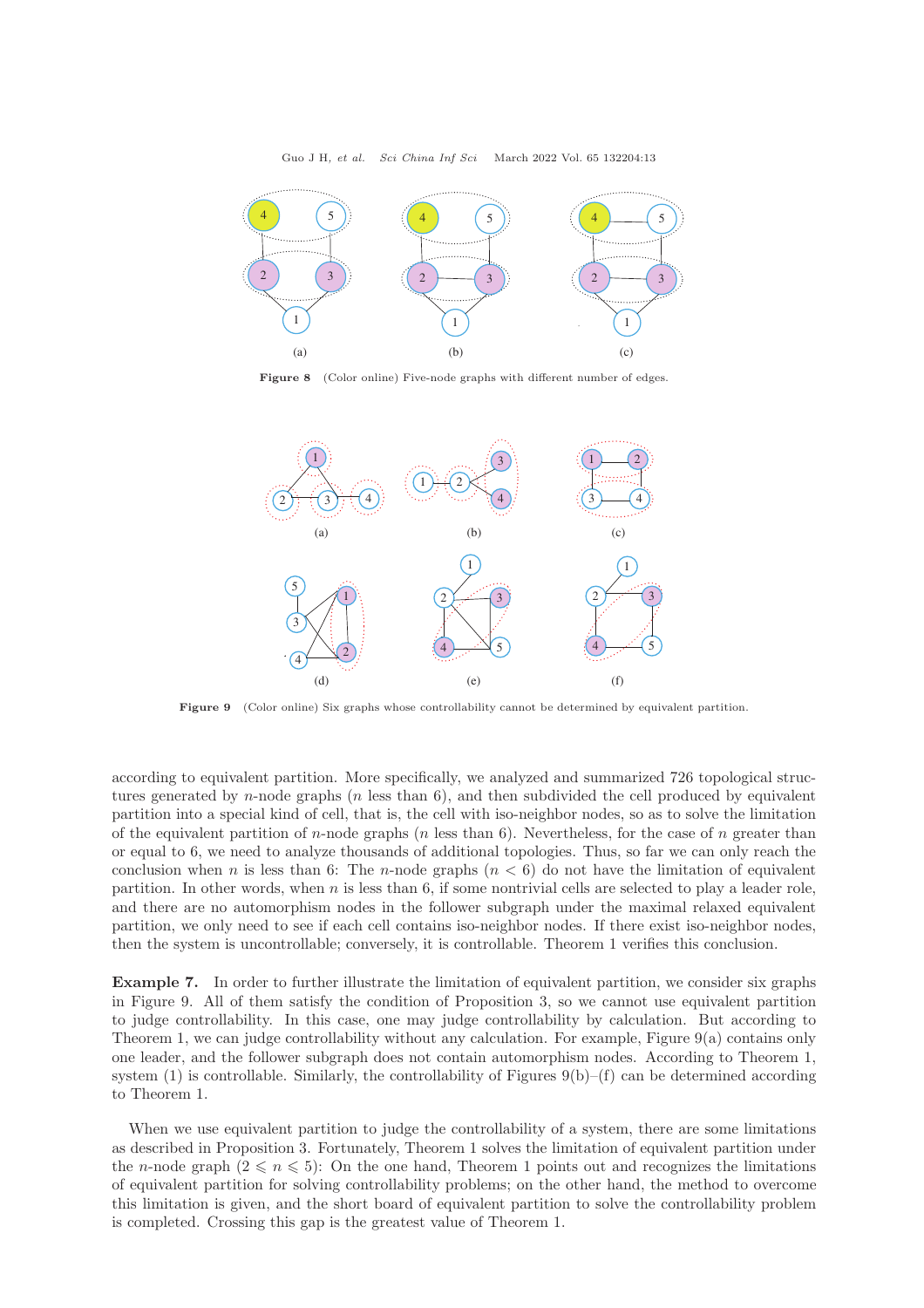### 4 Conclusion and future work

When evaluating the controllability of system (1) under the *n*-node graph ( $n \leq 5$ ), we can classify all topologies into two: those with iso-neighbor nodes and those without iso-neighbor nodes. Thus, we establish a necessary and sufficient condition for system controllability. Next, we solve the limitation of equivalent partition in the *n*-node graph ( $n \leq 5$ ). In addition, we propose a solution to the limitation of equivalent partition in the  $n$ -node graph. In other words, controllability can be examined by analyzing the corresponding path graph. Moreover, we obtain a leader selection method from an equivalent partition perspective to ensure system controllability. Next, we analyze the change in system controllability after all leaders and followers switch roles in a fixed topology. We also adopt the method of analyzing the controllability of graphs with fewer nodes to simplify the controllability analysis of graphs with more nodes. More importantly, we obtain a sufficient condition of multiagent controllability according to Tao's equation. Finally, we extend leader symmetry to multi-leader symmetry.

It is also important to describe what we are not doing. First, for the equivalent partition limitation, only n-node graphs ( $n \leq 5$ ) have been solved for now. In the case of  $n \geq 6$ , we will continue in-depth research. We know that the smallest asymmetric graph is a six-node graph; thus, we can establish a relation with asymmetric graphs. Furthermore, to deal with this problem, we can consider pinning some nodes similar to what has been done in [\[47\]](#page-14-14). In addition, in a fixed topology with leaders and followers, we can further study the correlation of controllability between the original and the new structures by adding the number of edges between any two nodes as shown in Example 6. What deserves our attention is the discovery of Tao's equation by three physicists working on neutrino oscillations. Therefore, this equation has a strong physical background. We will further study its influence when it is integrated into system controllability.

Acknowledgements This work was supported by the National Natural Science Foundation of China (Grant Nos. 61873136, 62033007, 61873146, 61703237) and Taishan Scholars Climbing Program of Shandong Province and Taishan Scholar Project of Shandong Province of China (Grant No. ts20190930).

#### <span id="page-13-0"></span>References

- 1 Cai N, He M, Wu Q X, et al. On almost controllability of dynamical complex networks with noises. [J Syst Sci Complex,](https://doi.org/10.1007/s11424-017-6273-7) 2019, 32: 1125–1139
- 2 Jadbabaie A, Lin J, [Morse A S. Coordination of groups of mobile autonomous agents using nearest neighbor rules.](https://doi.org/10.1109/TAC.2003.812781) IEEE Trans Autom Control, 2003, 48: 988–1001
- 3 Liu S, Ji Z J, Ma H Z. Jordan form-based algebraic conditions for controllability of multiagent systems under directed graphs. Complexity, 2020, 2020: 1–15
- 4 Fax J A, Murray R M. Information flow and cooperative control of vehicle formations. [IEEE Trans Autom Control,](https://doi.org/10.1109/TAC.2004.834433) 2004, 49: 1465–1476
- 5 Sun H, Liu Y G, Li F Z, et al. Distributed LQR optimal protocol for leader-following consensus. [IEEE Trans Cybern,](https://doi.org/10.1109/TCYB.2018.2850760) 2019, 49: 3532–3546
- 6 Sun H, Liu Y G, Li F Z. Distributed optimal consensus of second-order multi-agent systems. Sci China Inf Sci, 2021, 64: 209201
- 7 Ren W, Beard R W. Consensus seeking in multiagent systems under dynamically changing interaction topologies. IEEE Trans Autom Control, 2015, 50: 655–661
- <span id="page-13-3"></span>8 Tanner H. On the controllability of nearest neighbor interconnections. In: Proceedings of IEEE Conference on Decision and Control, 2004. 2467–2472
- <span id="page-13-5"></span>9 Wang L, Jiang F C, Xie G M, et al. Controllability of multi-agent systems based on agreement protocols. Sci China Ser F-Inf Sci, 2009, 52: 2074–2088
- <span id="page-13-6"></span>10 Ji Z J, Wang Z D, Lin H, et al. Interconnection topologies for multi-agent coordination under leader-follower framework. [Automatica,](https://doi.org/10.1016/j.automatica.2009.09.002) 2009, 45: 2857–2863
- <span id="page-13-4"></span>11 Chao Y C, Ji Z J. Necessary and sufficient conditions for multi-agent controllability of path and star topologies by exploring the information of second-order neighbours. [IMA J Math Control Inform,](https://doi.org/10.1093/imamci/dnw013) 2021, 38: 1–14
- 12 Qi Q Y, Qiu Z H, Ji Z J. Optimal continuous/impulsive LQ control with quadratic constraints. [IEEE Access,](https://doi.org/10.1109/ACCESS.2019.2912653) 2019, 7: 52955–52963
- 13 Tan Z Y, Cai N, Zhou J, et al. On performance of peer review for academic journals: analysis based on distributed parallel system. IEEE Access, 2019, 7: 19024–19032
- 14 Liu X Z, Ji Z J. Controllability of multiagent systems based on path and cycle graphs. [Int J Robust Nonlinear Control,](https://doi.org/10.1002/rnc.3870) 2018, 28: 296–309
- 15 Guan Y Q, Kong X L. Stabilisability of discrete-time multi-agent systems under fixed and switching topologies. Int J Syst Sci, 2019, 50: 294–306
- <span id="page-13-1"></span>16 Xi J X, Wang C, Liu H, et al. Completely distributed guaranteed-performance consensualization for high-order multiagent systems with switching topologies. IEEE Trans Syst Man Cybern Syst, 2019, 49: 1338–1348
- <span id="page-13-2"></span>17 Xi J X, Wang C, Liu H, et al. Dynamic output feedback guaranteed-cost synchronization for multiagent networks with given cost budgets. [IEEE Access,](https://doi.org/10.1109/ACCESS.2018.2819989) 2018, 6: 28923–28935
- 18 Ji Z J, Lin H, Yu H S. Leaders in multi-agent controllability under consensus algorithm and tree topology. Syst Control Lett, 2012, 61: 918–925
- 19 Aguilar O, Gharesifard B. On almost equitable partitions and network controllability. In: Proceedings of American Control Conference (ACC), Boston, 2016. 179–184